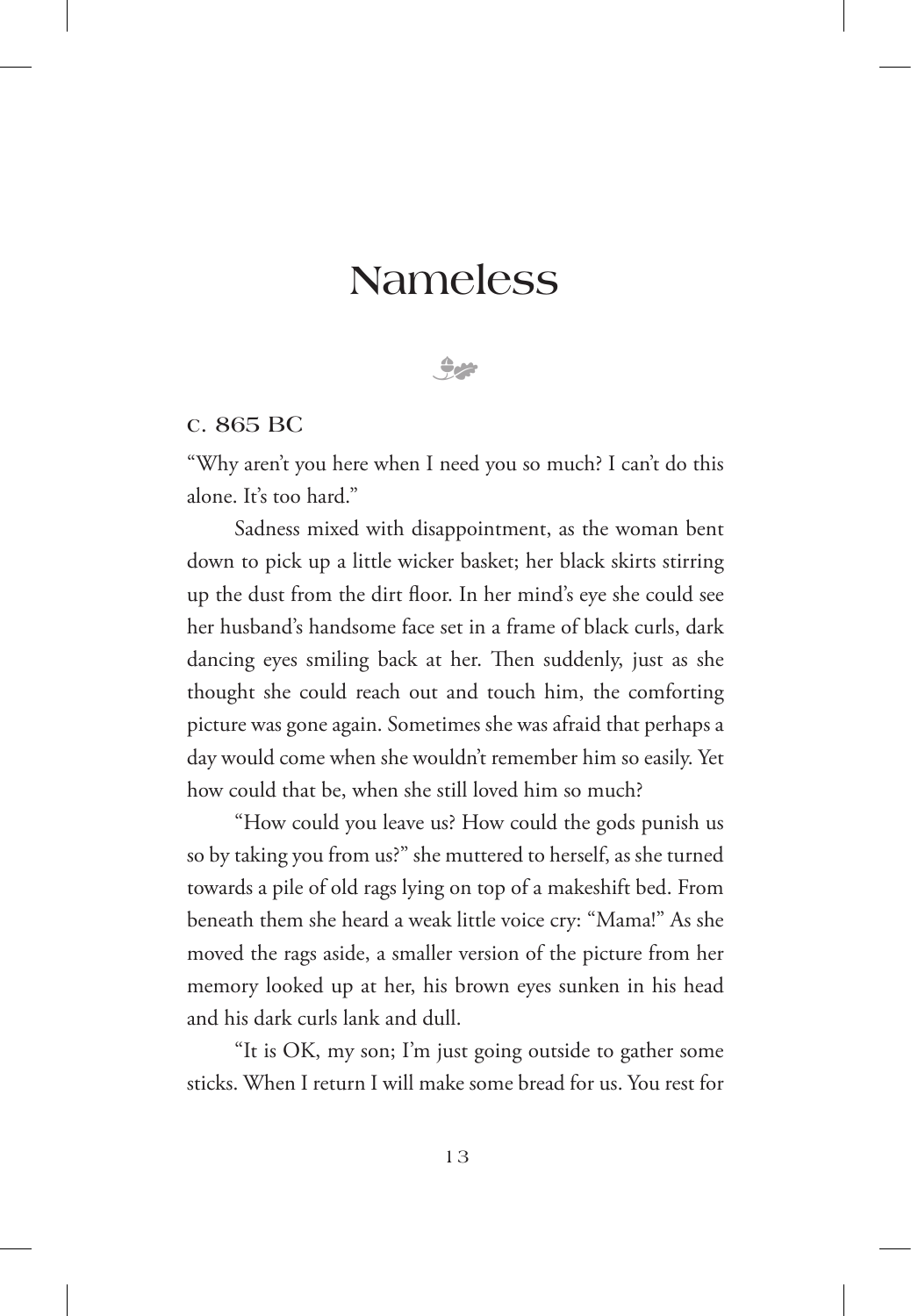a little while longer."

"Will Papa come too?"

"No, my son, Papa cannot come to us now… the gods will not allow it. Rest now. Soon I will return."

Her thin fingers gently twisted his curls as he snuggled down among the rags once more. Soon her darling little boy was asleep and she felt it was safe to leave the house to look for sticks. She hated leaving him when he was so weak, but the fire pit was now cold and the last of her dung pats used up. Heading outside, she wrapped a tattered shawl around her shoulders, hoping to find a few sticks to fuel a fire that would allow her to feed her son for one last time.

Her heart felt too heavy to carry with her. The weight of it bowed her head lower than usual as she put her foot out into the narrow street. Neighbours didn't seem to suit the name any more. Since her husband died they had acted as if she didn't exist, passing her in the street without so much as a sympathetic look. Had everyone forgotten her name? No one seemed to use it any more. In some ways she understood: life was tough for everyone in Zarephath since the drought of neighbouring Israel had started to touch their borders, but as a widow there was no one left to help meet the needs of her family. All she had left was the hope that her little boy would die before she did. She dreaded the thought that he might be left to face death alone.

The breeze from the nearby harbour cooled her hot skin as she stepped over the open drains that wound their way through the narrow alleys of the walled city. The merchant ships still sailed into the distance, laden with trees, ceramics and the redpurple dye that brought Phoenicia its fame. But each time they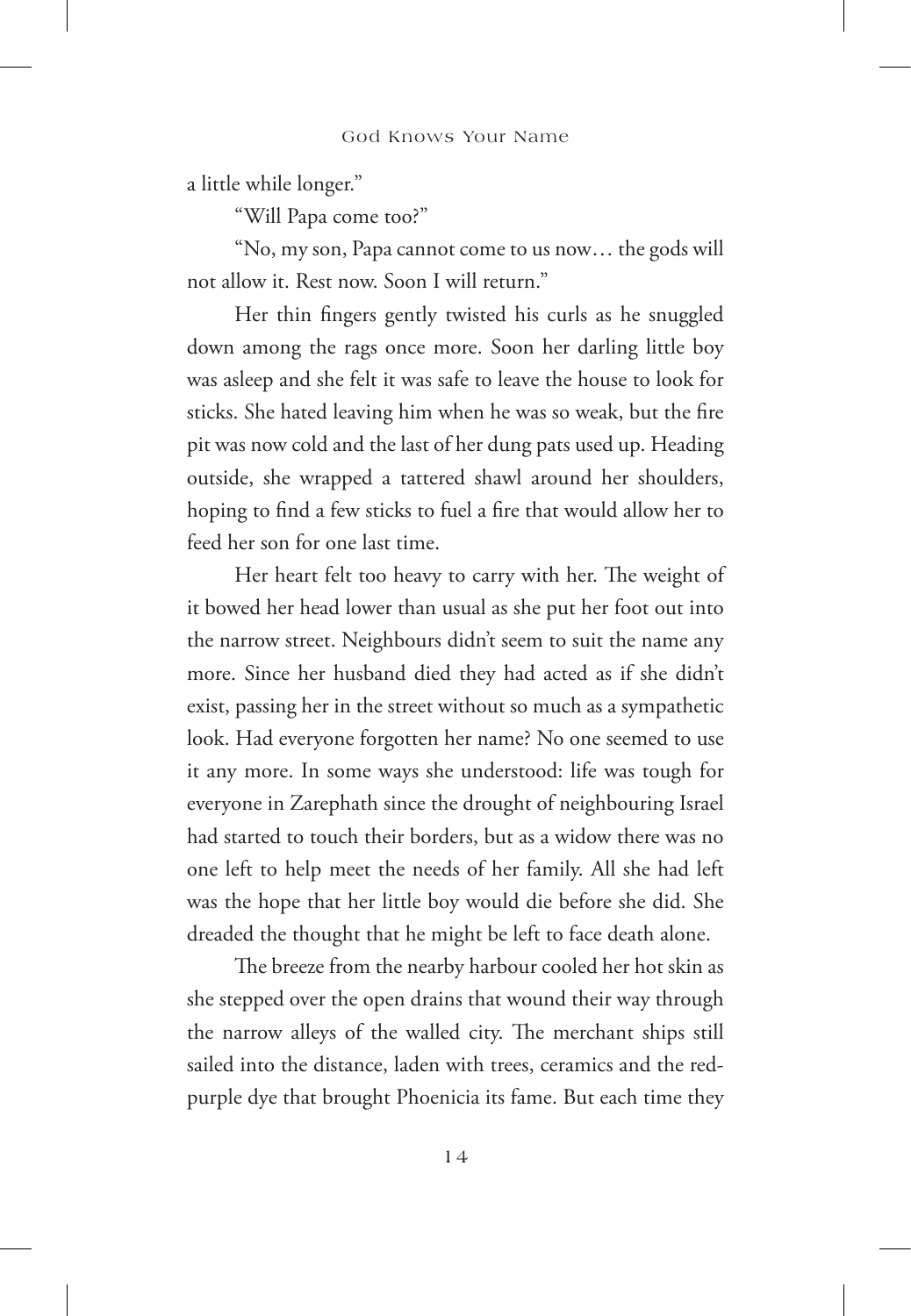returned they brought less and less food, as Israel was unable to meet the trade agreements set up years before, because of failing harvests. No rain meant no harvest. No husband meant no employment and nothing to barter with, which in turn meant no food.

As she passed the shrine to Astarte, wife of the Baal god Hadad, she grumbled, complaining about all that she had sacrificed there to this goddess of love and war. It appeared that Astarte favoured war over love, as she had ignored the pleas for healing for her husband.

"The grain sacrifices would have been better used to feed my son than to be wasted on a god who only brings heartache."

She now cared little if Astarte heard her. The Baals might promise to be the bringers of life, but she hadn't seen it in her home.

Reaching the city gate, the noise of the traders in the square served only to amplify the nothingness she felt inside. Guilt dogged her steps as she watched others buying and selling from the stalls, still able to provide for their families. Even the cows and camels had food of sorts. The laughter of everyday living mocked her. Joy was an emotion she hadn't felt for a long time, while sadness and despair were her daily companions. A few sticks lay unclaimed beside the gate and she bent towards the ground to pick them up.

"Please, bring me a little drink of water in a cup," said an unfamiliar voice behind her.

Turning to see who was speaking to her, she saw a foreigner coming through the city gate. To be truthful, he looked more like a vagrant than a respectable traveller. His clothes were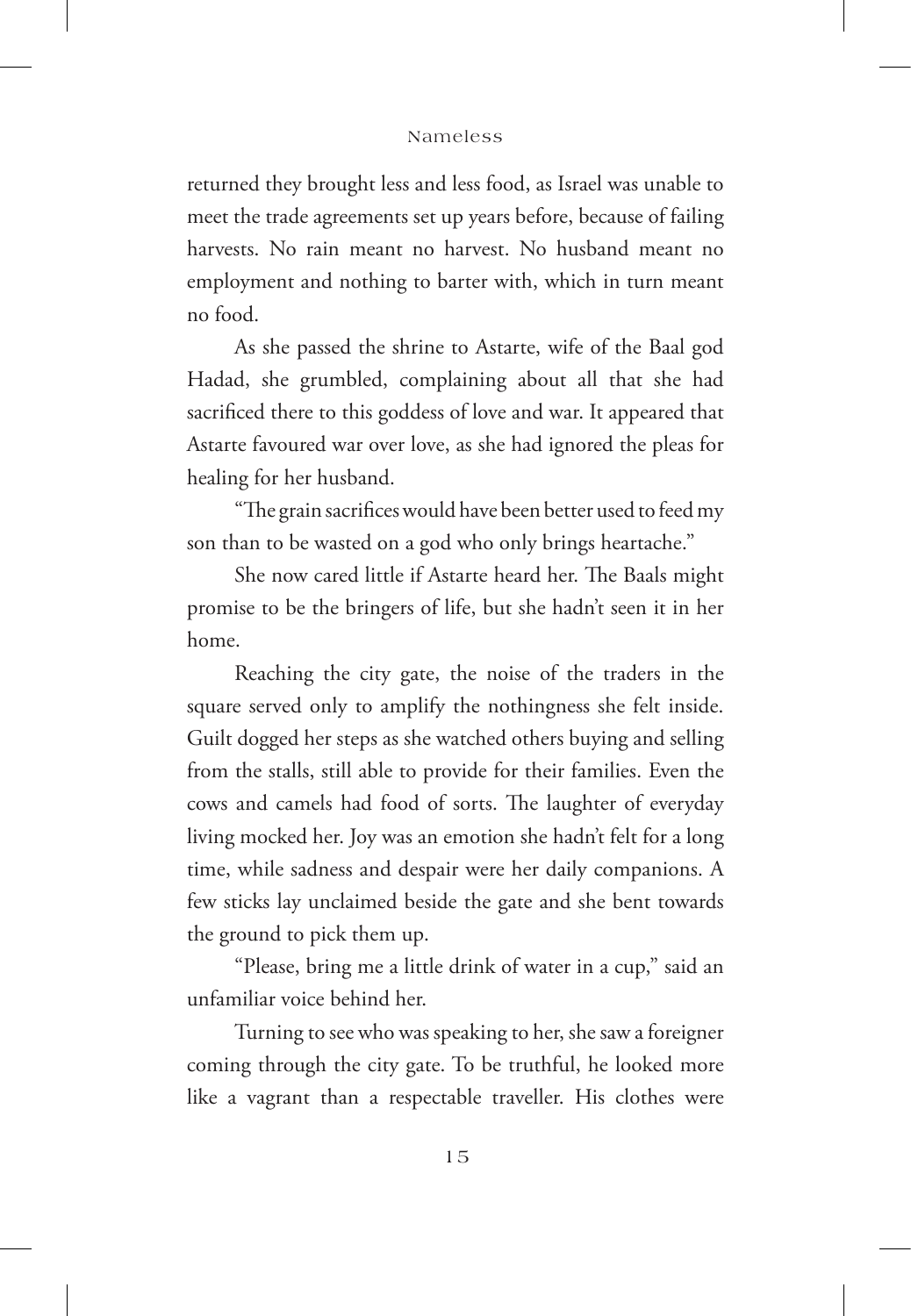dishevelled and his hair matted. His unkempt appearance told the story of a long journey, with as much dust on his body as on the road he had travelled. An Israelite, she reckoned; escaping from the famine, she thought. Yet inside lingered a strange feeling that she was somehow expecting him… there was just something about him. Whatever it was, her own need identified with the stranger at the gate and she set off to get him a drink.

"Please… bring me a little bread as well."

She couldn't believe her ears.

*Is he so blind that he cannot see I'm starving too?*

Turning again to face the stranger, she let it all spill out, giving voice to the desperation of her own situation.

"As the Lord your God lives, I don't have any bread. All I have left is a handful of flour at the bottom of the bin and a drop of oil in the jug. I'm out here gathering sticks so that I can cook one last loaf for my son before we both die!"

The stranger's voice softened as he replied. It had been a long time since she had heard someone speak so tenderly to her; yet his words made no sense.

"Don't be afraid," he said. "Go ahead: bake your bread and give me the first little loaf. There will still be enough left for you and your son, for the Lord God of Israel has promised that there will always be enough flour and oil left to feed us until the famine is over, and the rain falls once more."

Never before had she heard such a thing, yet over the years she had heard rumours of Yahweh, the God of Israel. He was the God who didn't like rival gods; who had parted the Red Sea when he delivered the Israelites from slavery in Egypt. There were so many stories, but what she liked best about Yahweh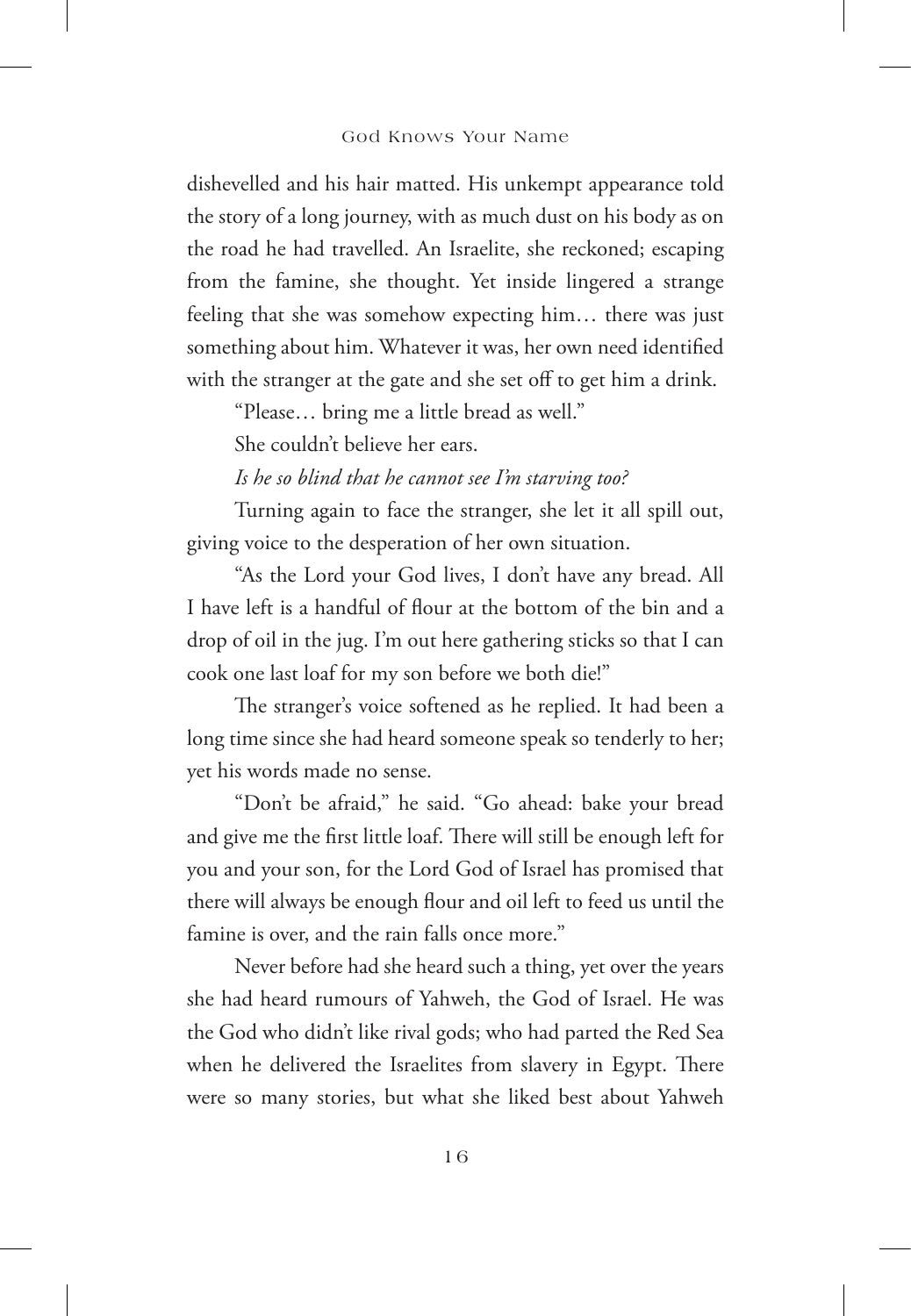was that he had given instructions on how to care for widows and provide for the poor. He could teach Baal a thing or two, as far as that was concerned, she thought. But surely this God of Israel didn't care for *her*? He couldn't possibly know her name, or even know that she existed. Yahweh was the God of Israel, not of Sidon.

Shrugging her shoulders, and with the slightest tinge of excitement rising in her heart, she decided that she had nothing to lose. Quickly picking up whatever sticks she could find, she headed off home to do as the stranger had asked. Baal had never promised her anything before; but now the Lord God of Israel had said that neither she nor her son would die… Surely that was worth taking a risk for.

Her hands were shaking as she kneaded the dough. There seemed to be so little. How could it feed all three of them? The smell of bread cooking caused a stirring under the rags once more.

"Mama, can I have some bread, please?"

The pleading, hungry eyes of her only son made her waver for a second, but something inside was calling her to do as the stranger had said.

"Soon, little one, soon. I must first feed the stranger at the gate; then I will make bread for us."

He was too weak to argue, causing her to groan at the thought that perhaps a stranger might eat what was meant for him. She had used the last of the flour and oil. Would the God of Israel really come through for her now?

The man looked very grateful as she placed the bread in his hands. She could hear him thank his God for the food before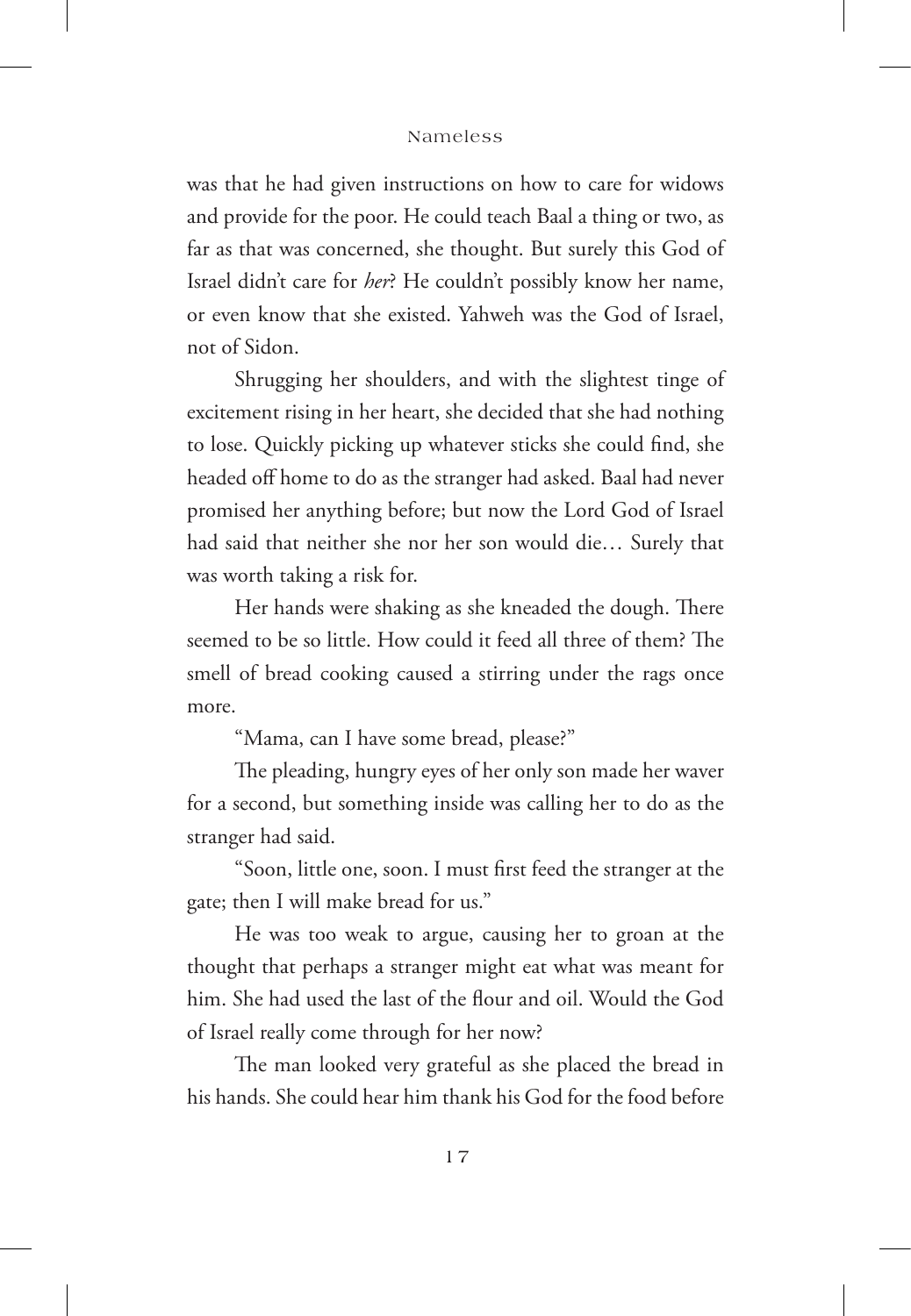he put it to his mouth, but she didn't wait to hear what he was saying. Her feet moved faster than she thought they could as she ran back to her one little room that she called home. Holding the grain barrel in her hands, she started to shake it, her eyes tightly closed. She was afraid to look. It didn't feel any heavier, but as she shook it caused something to move in the bottom of the barrel. As she opened her eyes a tear dropped down into the barrel, creating the most beautiful little flour dust cloud she had ever seen! It was true… just as the stranger had said. The Lord God of Israel was a god who kept his word. Never did bread taste so good!

The neighbours wondered what the widow of Zarephath had to laugh about that night!

Sleep came easier when hunger pangs weren't disturbing her rest. Now, lying in the early morning light, holding her son closely for warmth, the widow was feeling the first glimmers of hope in a long time. The barrel and the jug sat in their usual place in a recess in the wall, calling her to check to see if the promise was as true on this new day as it had been the day before. Her heart was beating loudly with both excitement and fear. Excitement that it could be true… Yahweh really was a God of miracles. Fear, that she could be disappointed as she had been by so many gods before. Hearing a stirring noise from the little room her husband had built on the roof of their house, she knew that the stranger was awake and that she needed to rise to fix breakfast.

Breakfast. What a beautiful word! This time she lifted the barrel with her eyes open; a little voice within assuring her that the promise would stand. And there it was… flour… not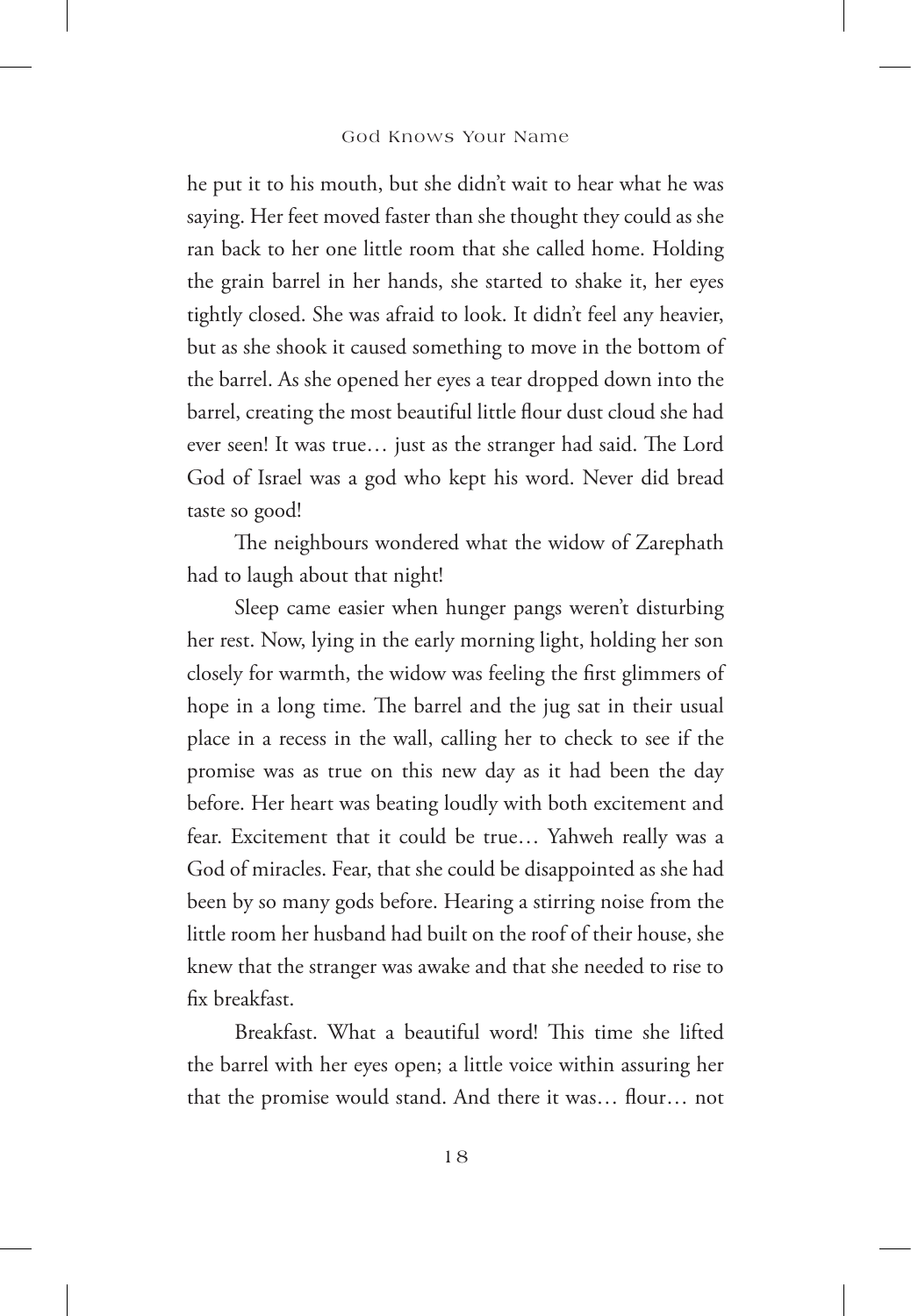a barrelful, but enough for breakfast! The boy couldn't believe that they were going to eat on two days in a row. His mother told him for the first time that there was a God in Israel who had promised that they would live and not die.

"What about Baal, Mama?" the little boy whispered, puzzled, his eyes fixed on the statue sitting on the shelf above his bed.

Hurriedly she covered the statue with a piece of cloth, hiding it from view: "Baal has shown us no help. We will hear what the man from Israel says about his god."

It didn't take long for the stranger to tell them stories of Yahweh. He explained that the Living God was not fashioned by man's hands, and although you couldn't see him, you could see his handiwork. He told them the story of Israel's wanderings; of the many times their sin had angered God, causing his judgment to come. The widow learnt that God always did what he said. Every day she discovered it was true, as she went to the barrel and jug; every day she was able to make food for her household.

Elijah – for that was his name – kept himself to himself, treating her with respect. He didn't go out in public very often, choosing to pray frequently in the little room on the roof of her house. There were times when he mended some things for her, but what delighted her most was to hear her son laugh as Elijah told him stories of the great adventures of the Children of Israel. They cheered and whooped together when the giant Goliath fell after the young David had downed him with a slingshot; and sat goggle-eyed at the descriptions of all the animals queuing up to get on board Noah's ark. They were the times she smiled, and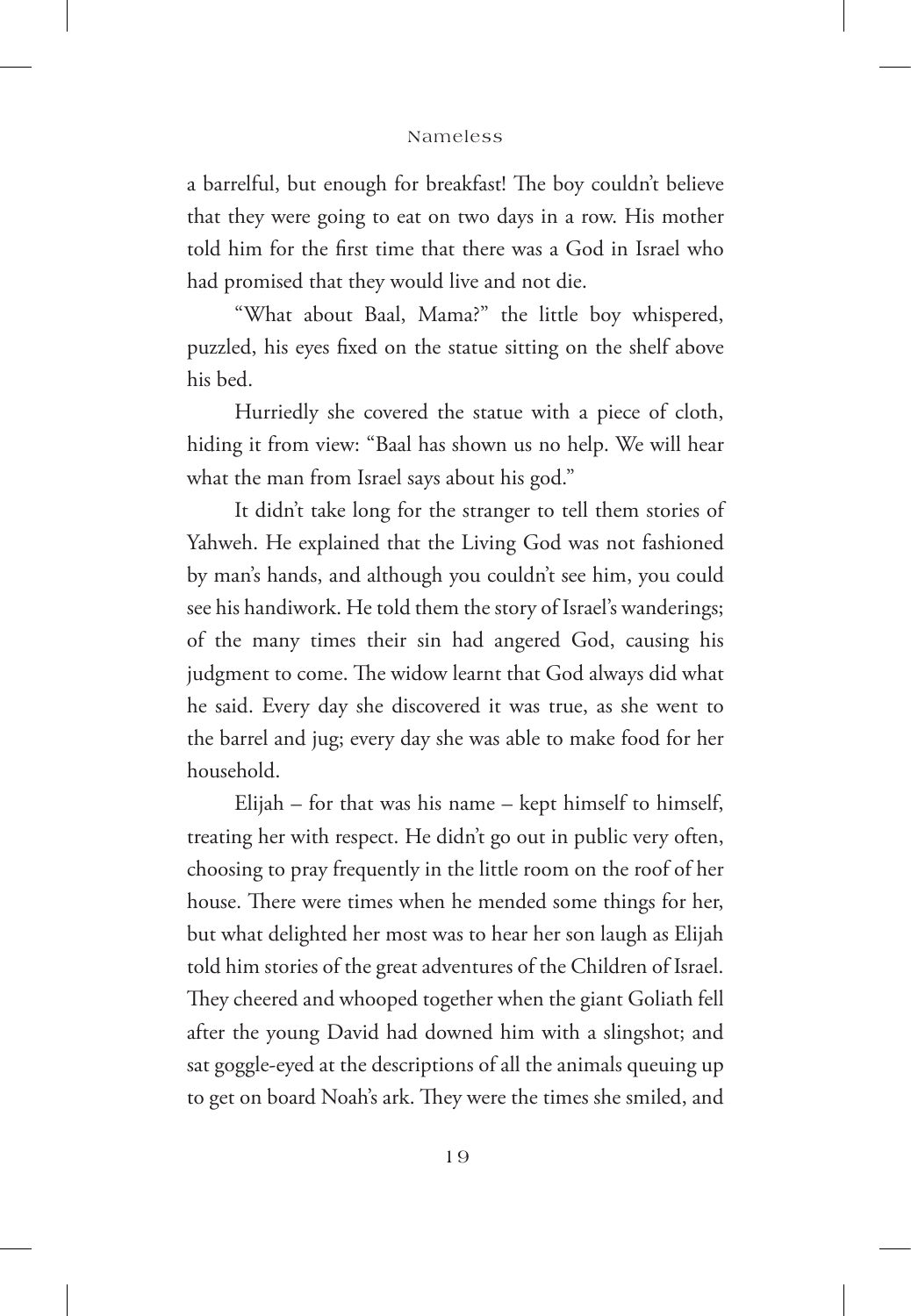the times she missed her husband the most, wishing that he too could experience the change in their home since they began to hear of the God of Israel.

Every day they were becoming stronger. Every day, she went to the barrel and jug, and every day there was enough. At first she was tentative as she gazed into the barrel, wondering how long this would go on for, but soon trusting became as natural as breathing. Her little boy started to grow in height and strength, eventually able to help with a few chores. Running errands for the neighbours brought small rewards of other daily necessities; soon he was feeling like the man of the house. One day, when he was older, he would be able to support his mother the way a son should; and make his father proud.

"Time for breakfast, little one!" she called across the room one morning.

When there was no reply from below the quilt that she had made from the rags, she set to other forms of waking him. Just like many other little boys, he felt that morning always came too early. Leaning over him, she pulled back the cover and pounced, tickling him and laughing: "Get up, sleepyhead. Can't you smell breakfast?" Pulling back in shock, she immediately saw that something was wrong. His skin felt hot, and his body lay limp against hers as she tried to waken him. The boy barely stirred, except to release a moan from his dry lips. Rushing to the water jar, she poured a little drink for him and then wet a cloth to try and cool him down. Panic was rising; her palms were sweaty, and her heart pounding in her chest.

*You can't be sick, little one; I love you and need you so.* Breathing deeply, she tried to control the emotions that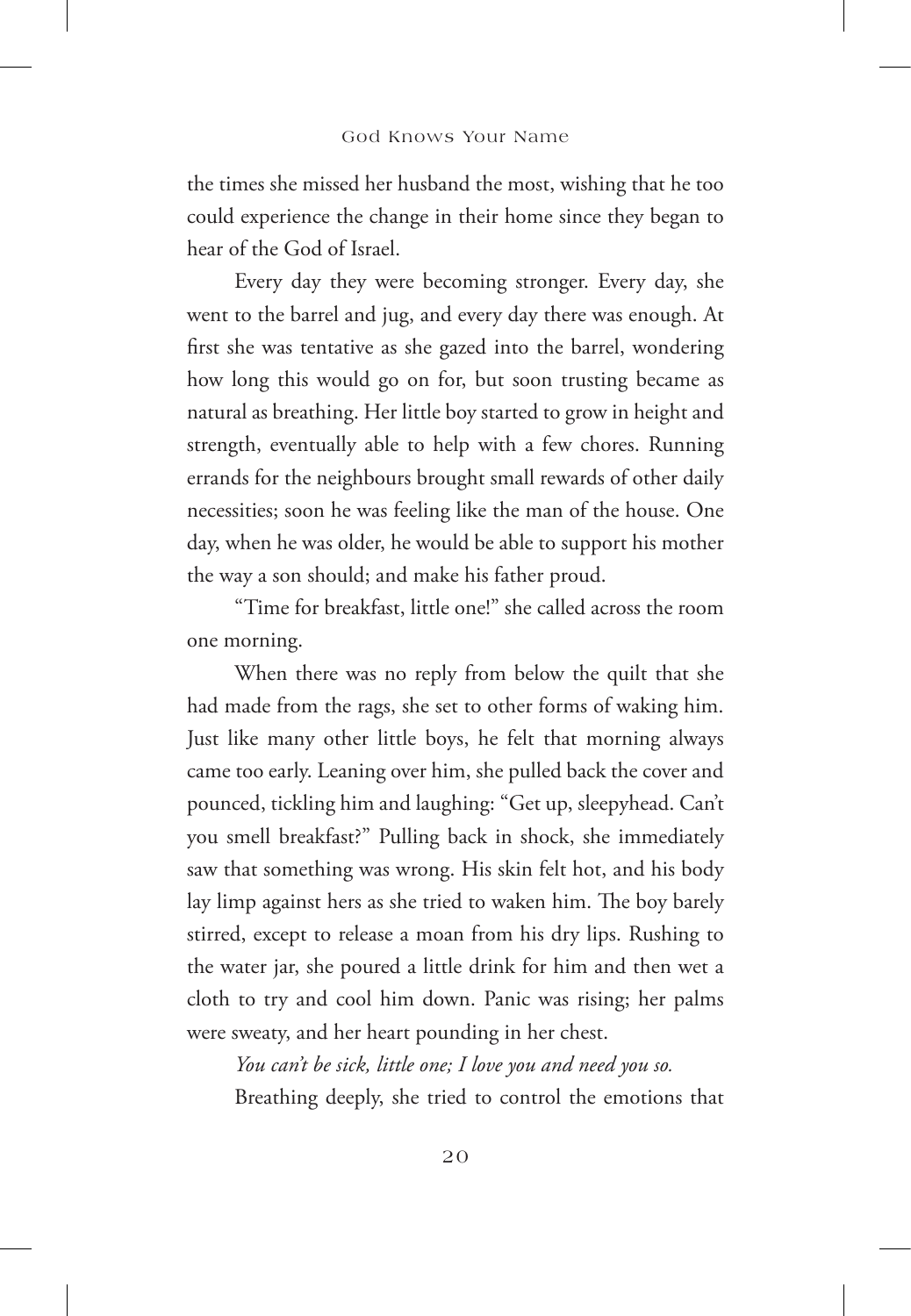were overwhelming her… emotions that were taking her back to that fateful day her husband wouldn't wake up.

"It started just like this… exactly like this," she whispered to herself, rocking the boy in her arms.

She stayed in the same position for hours; just rocking him and singing softly all the little songs he had loved when he was even littler than he was now. Helplessness entered her world once more, only this time she felt that no one could help her. He was her world… her reason for being; all she had left of her darling husband. A large, hot tear dropped on his forehead as she tried to imagine life without him, the joy of her heart. He was the sunshine in her drab existence; the reason to get up every day.

She was a mother, just like any other, who loved her child more deeply than they could ever imagine… whose heart would never only belong to herself, once that tiny baby is placed in her arms.

The hours simply rolled into each other without her noticing the time passing. But with the passing of those hours the child grew weaker, the coaxing of his mother unable to do the only thing she longed for: to waken him from unconsciousness. The pattern of his breathing was changing, and the widow had never felt so alone… so desperate.

All this time Elijah sat in his little rooftop room, listening to a mother sing, plead and weep for help from somewhere for her child. He was a solitary man, called by God to bring his word to the Children of Israel; yet on that day the dilemma of one little boy who had nibbled his way into the prophet's soul was on his mind.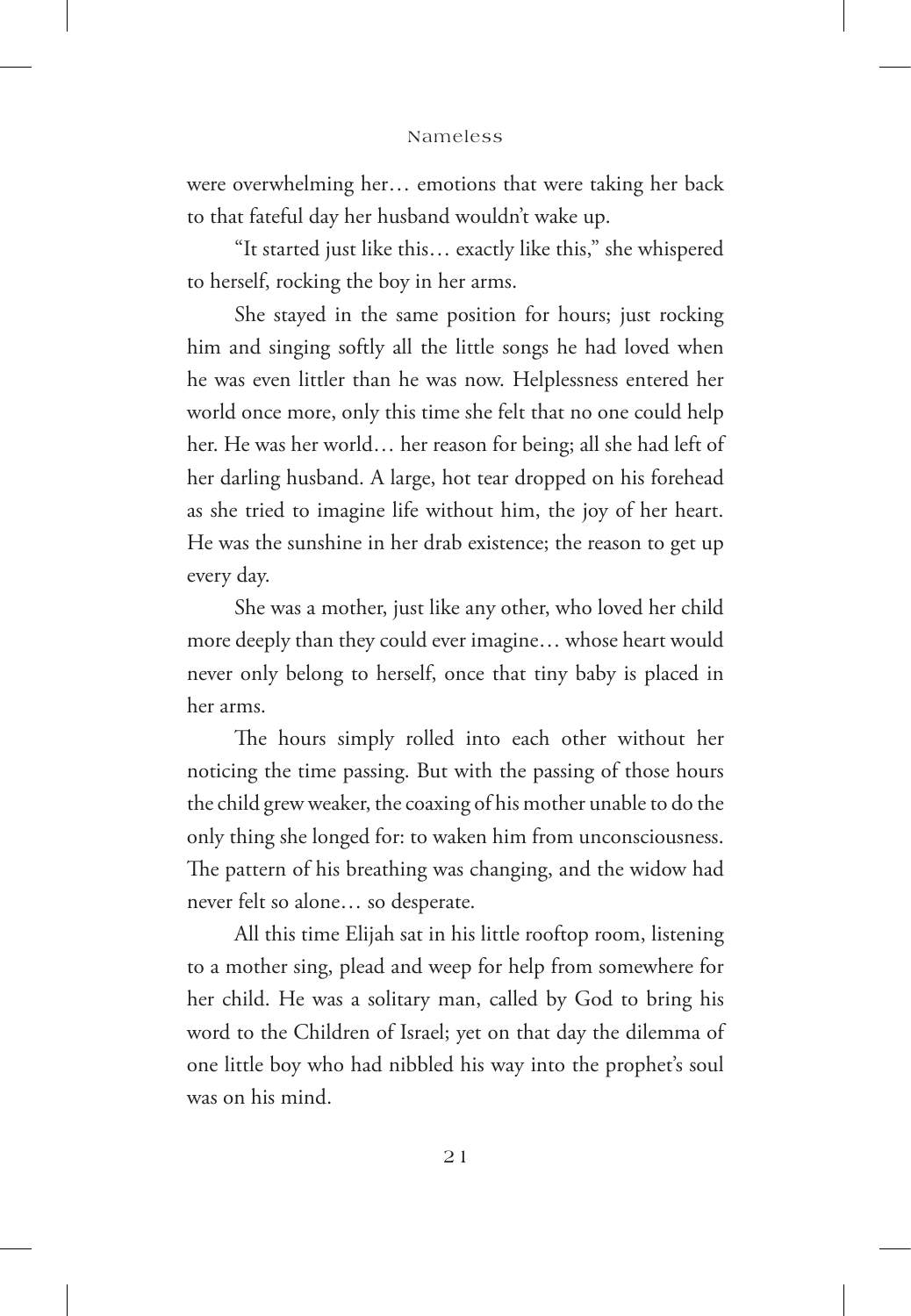The cry of death suddenly filled the house. The widow howled as grief and disaster filled her soul and her home. The boy was dead! Her crying echoed up and down the tightly packed alleys of Zarephath. Elijah ran down the crude steps leading from the roof and into the living space. In front of him was the saddest scene he had ever witnessed.

She had sunk to her knees on the dirt floor, unable to stand any longer with the weight of the child in her arms and the weight of grief in her heart. Utterly broken, she wept, swaying as she did so, holding tightly to her only darling little boy; the harrowing noise of her grief piercing the soul of the hearers. Elijah stood there, his own heart deeply touched by the scene playing out before him.

Suddenly, she noticed him standing there. Rising to face him, her countenance blackened with anger and accusation.

"What are you really doing here… you… man of God? Look, my son is dead – is that what you wanted, all along?"

The words poured from her lips in her need to blame someone for the tragedy that had just occurred.

"Did you come here just to show me how sinful I am?" she continued, "and then to punish me for my sin? Is that what this is all about?"

Before she could say any more, the same man who had bravely faced King Ahab spoke with a tenderness that he probably didn't know he possessed. No clever comments; no pointing finger; no accusations; he simply said to this devastated mother: "Give me your son," and reached out his arms towards her.

His quiet words settled her for a moment, giving her that split second to think. *This man's words gave us life before*, she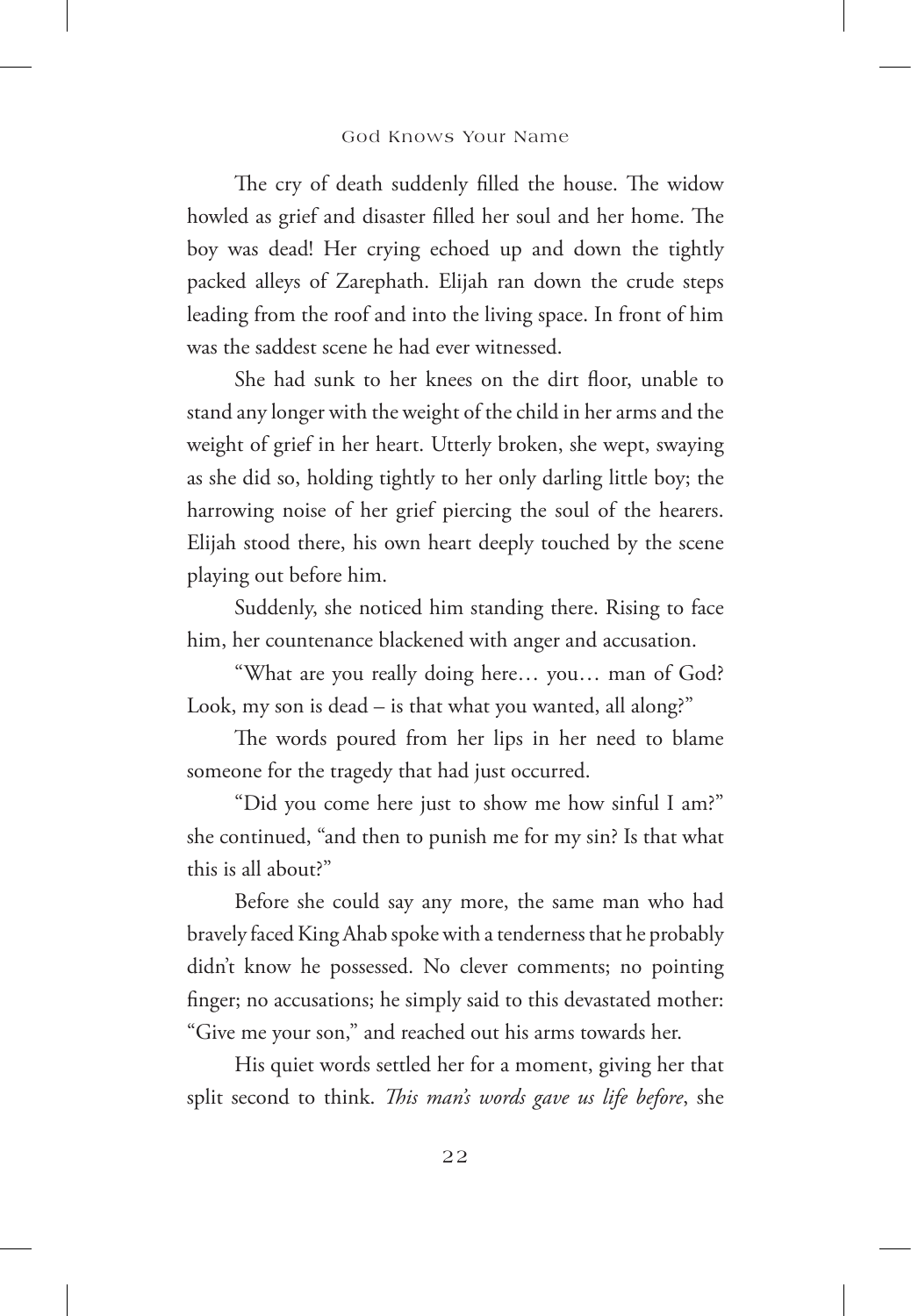thought, as she looked at the barrel and jug on the shelf in the corner. Then a little prompting from deep inside said: "Do as he says."

Quietly, she put the most precious possession she had into the arms of the stranger, and she sank back down onto the floor. Elijah rushed up the stairs to his room with the dead child held close to his chest. Never before had he held such a precious cargo in his arms.

Sitting on the floor in the room below, the widow quietly rocked, her arms empty. She could hear Elijah speaking, but the thickness of the roof prevented her from making out his words. He sounded angry, or perhaps distressed; she couldn't decide which. It made her nervous. She didn't want him to make his God angry; she had heard what could happen when God was displeased with his people. Yet Yahweh had the power to perform miracles. The barrel and the jug had taught her that. And, unbelievably, there was a strange sense of peace around her since Elijah had taken her son to the upper room.

Breaking away from her thoughts, she noticed the silence, then the sound of steps crossing the roof. She held her hand across her mouth and waited. Terror, fear and a strange excitement vied for room in her heart.

The door opened and Elijah returned. He was still carrying the boy, but now a huge smile crossed his face. The child's head was resting against his chest… no longer hanging over his arm. She was frozen to the spot.

"Look, your son is alive!" said the prophet, handing the boy back into her embrace.

Laughter and tears mingled together as they danced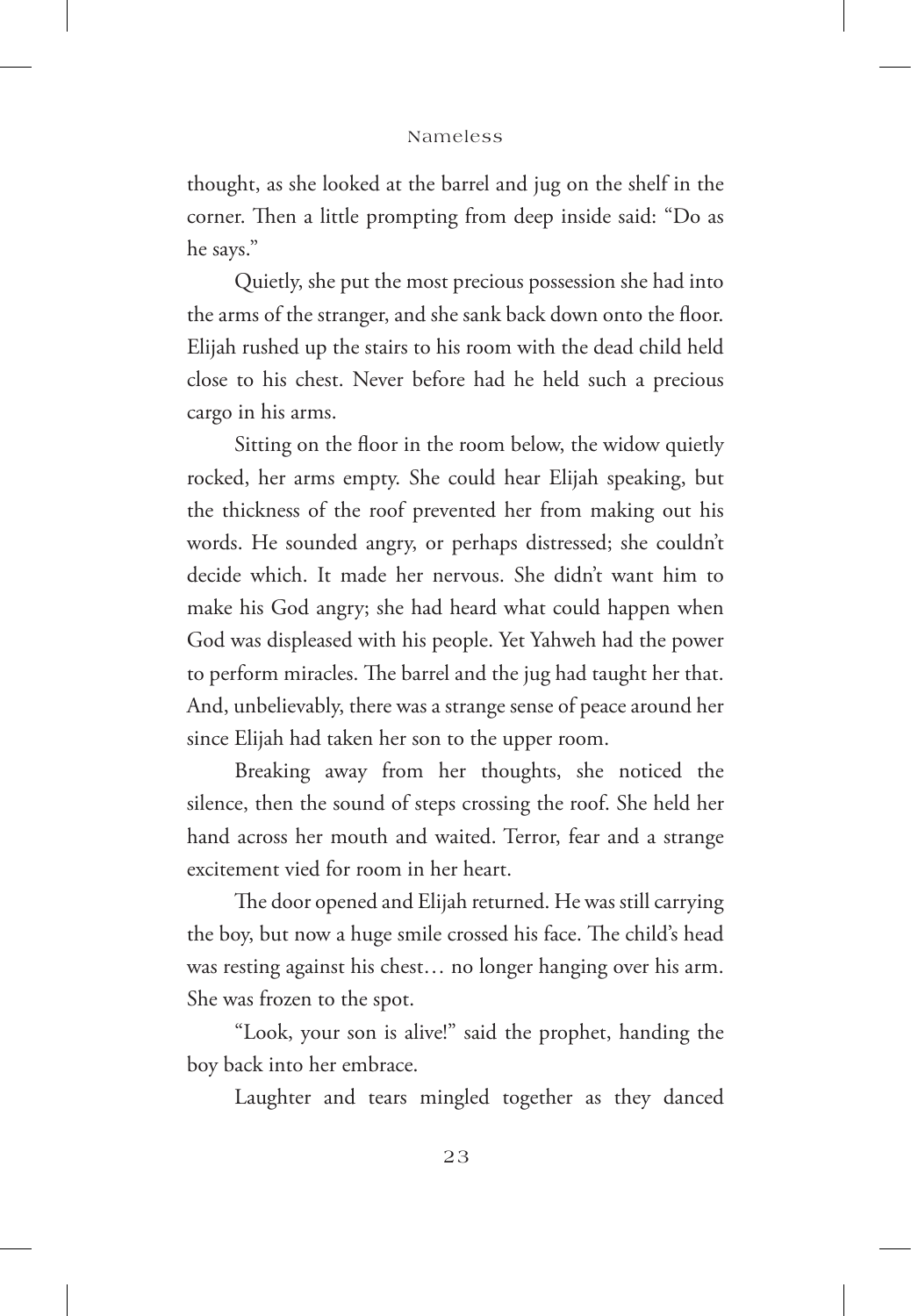around the small room. Joy and delight dethroned sorrow, as the little boy hugged his mama, declaring, "I'm hungry; have I missed breakfast?"

"In a minute, little one, in a minute," she replied, wiping her tears with her skirts. Then she placed him back on his bed, and took Elijah's hands in hers. "Now I know that you really are a man of God; and that the words that you speak are from the Lord, and that his words are always true!" And deep inside her soul, she felt that the God of heaven was pleased with her declaration of faith in him, as she felt his peace wash over her soul.

"Now," she said to Elijah, "I have breakfast to make for two hungry men!"

And laughter filled the room.

There were no more visits to the Baal shrine for the woman or her son. Day by day, she learnt more about the one true and living God from Elijah. His presence and power didn't stop at the borders of Samaria eighty miles away, nor did he only care for those within its boundaries. As the woman listened to Elijah tell of how he came to be in Zarephath, she realized that the God of heaven must have known her name to send him to her house. She may have been poor and widowed, rejected as unimportant by the people of her town because she had no husband, but she knew she was not invisible to God. And she also knew without a shadow of a doubt that the God who knew her name, loved her deeply – deeply enough to show his kindness to a pagan woman in a foreign land. For that he would always have her heart.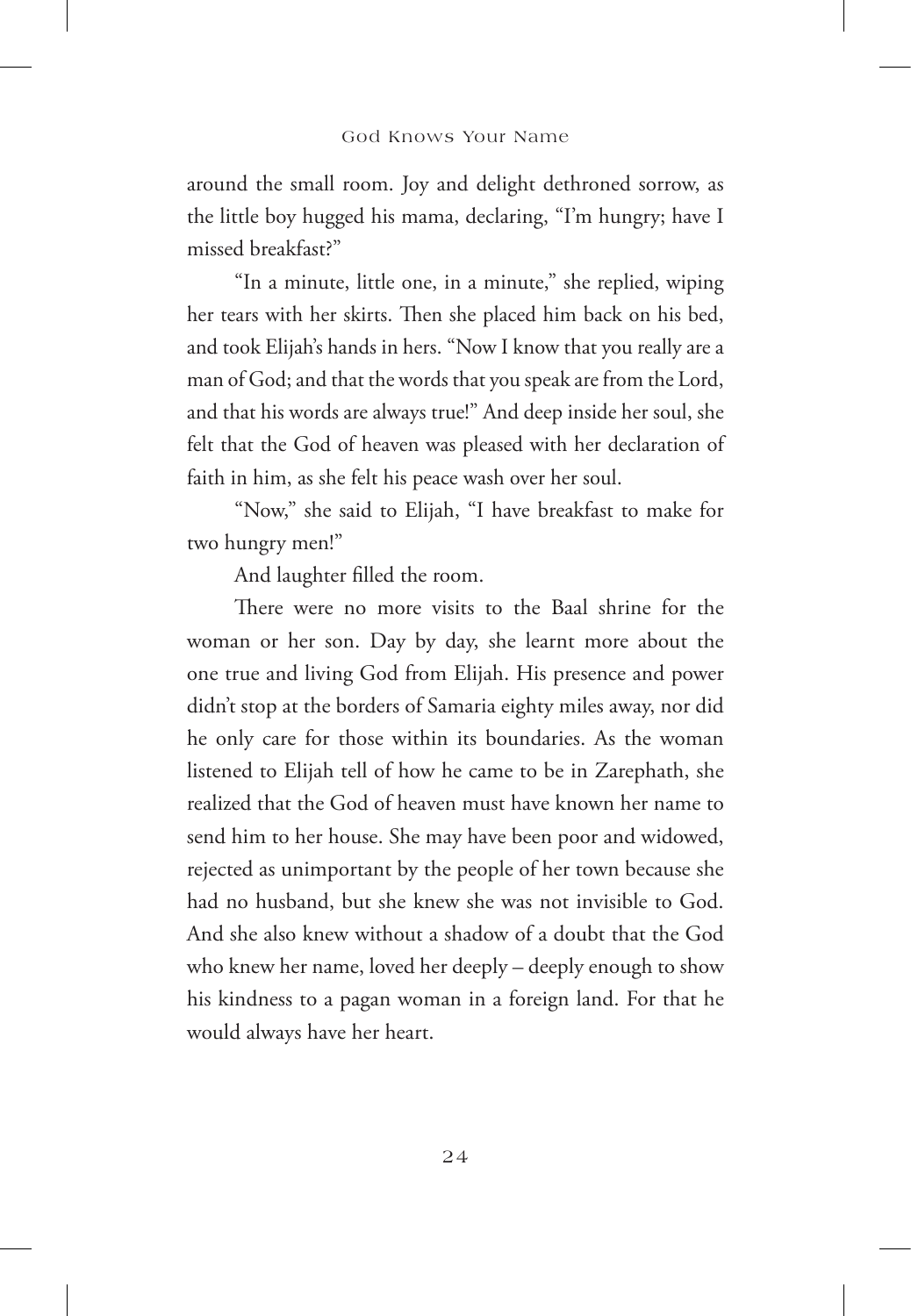Almost two years had passed since she had met the stranger at the gate, and one morning Elijah brought his walking staff down to breakfast with him. Looking at the gnarled piece of wood staring at her from the corner, she knew what was coming.

"It's time," he said. "Time to go to see Ahab again."

The widow was about to protest when Elijah put his hand up to stop her.

"I told you that this day would come. God has spoken, and I am his servant."

She served slowly, trying to stall the inevitable; yet there was impatience in Elijah that told her of his desire to obey quickly. Sadly, she filled his little leather bag with what she could spare for his journey. Eighty miles was a long walk.

For those two years he had lodged at her house, and in one sense he was no longer a stranger. Her life and her home had been changed during that time – changed for the better. She knew that she and her son would miss him, but as he walked through the city gate for the last time she was not afraid, for the Lord God of Israel had not left with him. She had experienced Yahweh as the living God, and he lived in Zarephath as well as Israel. Of that she was sure.

And Elijah didn't stop to look back as they watched his figure fade into the distance.

 $\mathcal{G}$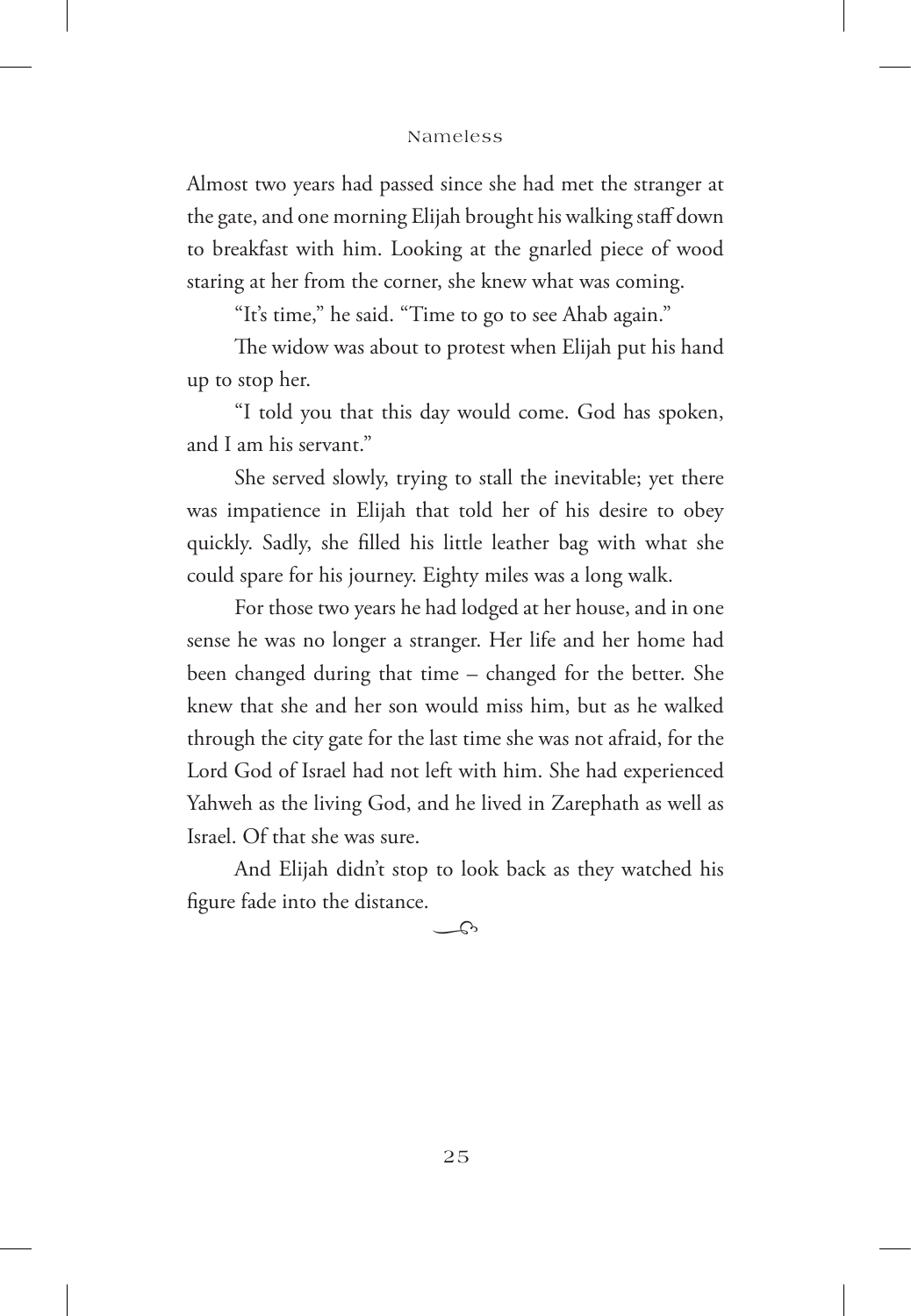# **ad 1987**

Centuries later, and hundreds of miles from Sarafand (present day Zarephath), also living in a seaside town, was another woman to whom life had not been kind. Although this woman's husband was alive and well, their marriage was strained by their difficult daily circumstances. They too had only one child, a daughter.

"Are you sure you can manage?" the woman asked, pushing her arm into the sleeve of her coat. "I don't have to go, you know. In fact I don't want to go; I'd be happy to have an excuse; just say the word."

"Go," replied her tired-looking husband. "When was the last time you were out for the evening? I'll manage fine."

"You could hardly call going to a church meeting a night out, now, could you?" A sarcastic smile crossed her face as she finished buttoning her coat. "It's just that I've said 'No' to Joan so many times that I thought if I went this once she'd get off my back and leave me alone. Poor thing thinks that this woman who's speaking tonight might be able to help me. Help? The last thing we need is help from church… much good it's done us up to now."

"She's only trying to be kind. Please, love, behave yourself… and try to enjoy it."

She tutted, and leant forward to give him a peck on the cheek, but a grunting noise from the corner of the room stopped her mid-kiss. Struggling to remove her coat again, she knelt on the floor beside her little girl, whose limbs had stiffened and were shaking in a seizure. Gently turning her slightly on to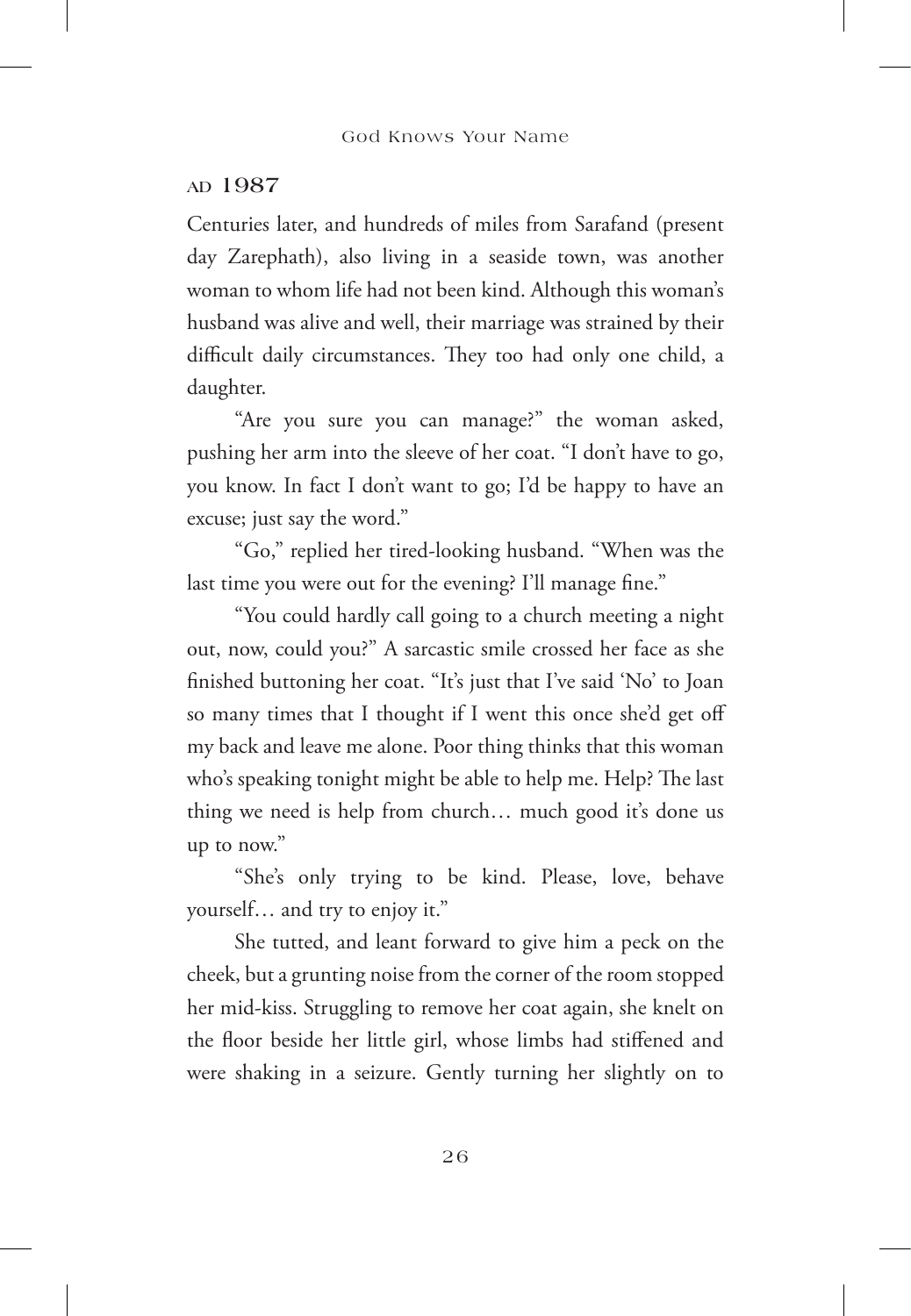her side, they watched, helpless as always to do anything but wait until the ravaging of her body stilled once more. Wiping the foam from the side of her mouth to ease the passage of air through her clenched jaw, the parents looked at each other in despair.

"I'm staying home," she said. "I can't leave her like this."

The noisy breathing ceased and the child wriggled, moaning as she did so.

"There, sweetheart; it's all over," she said, slipping her arms gently under the child's slight body and scooping her on to her knee. The little girl blinked and a hint of a smile crossed her beautiful face. Smoothing the kink in her lovely red hair, the mother sighed, cuddling her precious child close.

"You're going," said a firm voice from the kitchen. "I'll give her her medicine now and that will settle her. Tonight is no different from any other. Trust me; I can manage."

As he appeared, brown glass bottle in hand, the woman sighed in her husband's direction. He was right. Tonight was no different from any other. The little girl's seizures were a devastating part of her condition, caused by a brain disorder. For years now every kind of medicine had been tried, but none of them could stop the distressing seizures that tormented their lovely daughter. At best they were controlled for a few hours. But it was the nights that were the worst. How she dreaded the nights.

The noise of tooting from a car horn outside made the little girl smile, pulling her mother away from her thoughts.

"OK, OK, I'm coming," she said, gently returning the child to her cosy cushions on the settee. Kissing them both, she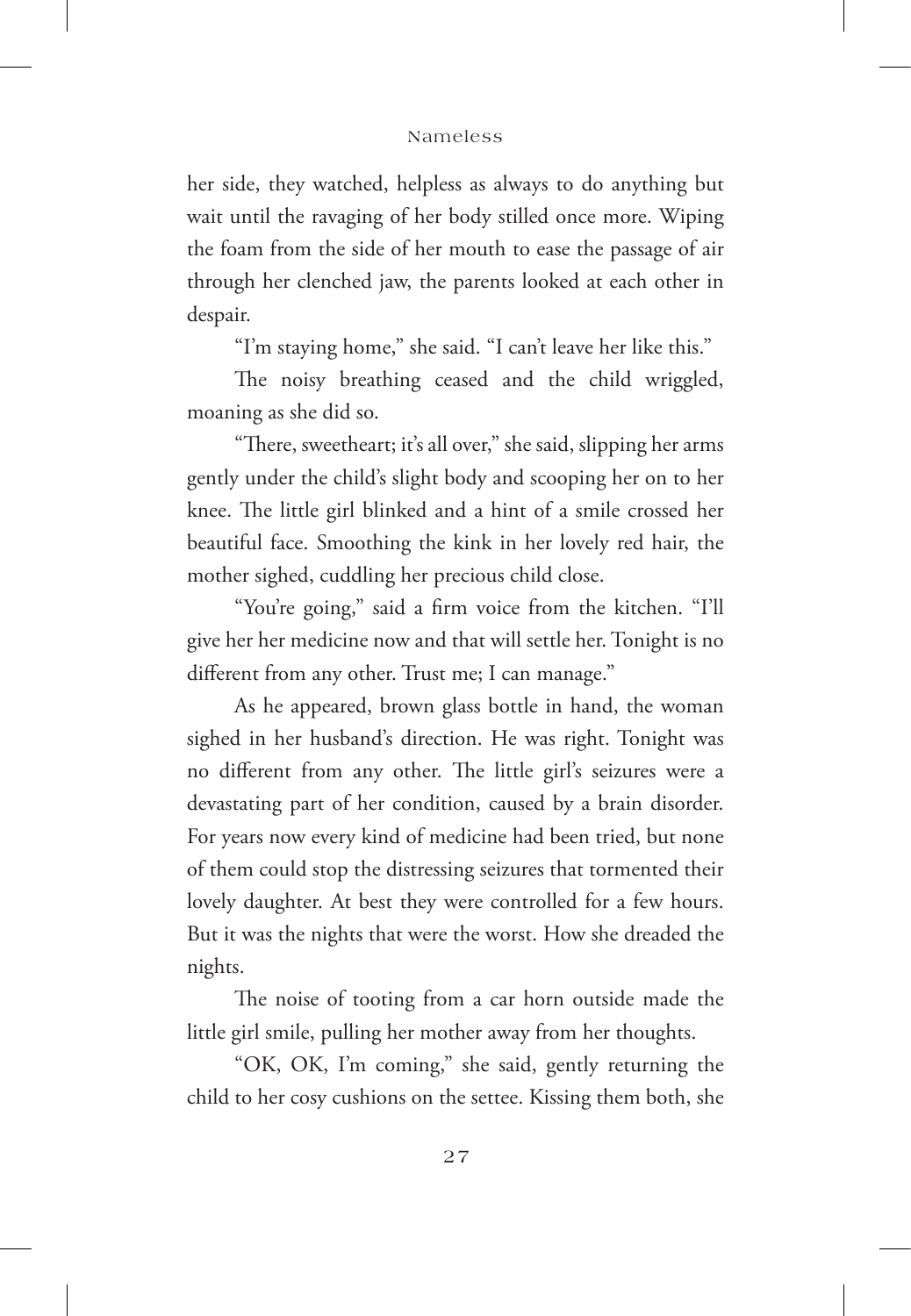left father and daughter to the evening bedtime routine, rushing outside coat in hand.

The coastal drive was breathtaking as I approached the seaside town where I was due to speak that evening. The azure blue sea may have looked like the Mediterranean, but there would be no swimmers in its freezing waters. A few small fishing boats were already making their way out of the harbour; anxious to land a big enough catch to pay the bills and keep food on the table for their families. It was a difficult life, and many in this area of Ireland had followed the family tradition of fishing for a livelihood. As a city girl I was filled with admiration for the fishermen; any sense of romance I felt quickly dispersed as I watched the boats sail away into the distance.

The church hall was already buzzing when I arrived. The ladies had been working hard for this special event, and thankfully it was paying off, as women streamed in to take their seats. The supper tables around the walls were bedecked with flowers, making an austere building welcoming and colourful. There's something lovely about the happy chat of women who have escaped the pressure of domesticity for a short time. It has such an air of relaxation and anticipation.

By the time the meeting was ready to start, the large room was well filled; only a few empty seats remaining at the front. I had been ushered up to the platform with the rest of those taking part, feeling rather conspicuous sitting in full view of all present. However, it always amazes me how much you can see when in front of an audience. There's the last-minute dash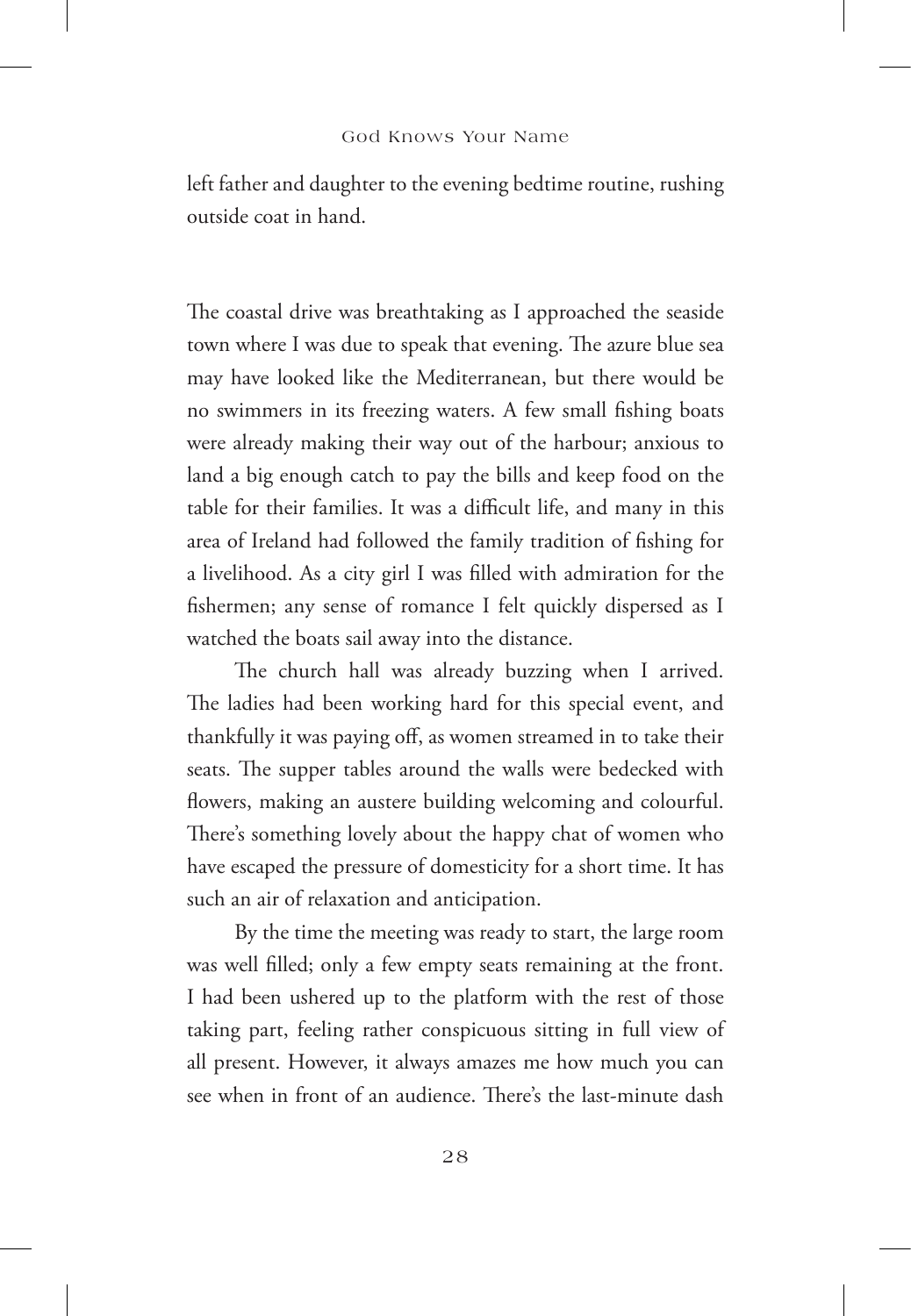to turn off the mobile phone, or the bag of sweets passed down the row; or those who are desperately trying to fit in a month's conversation with a friend before the proceedings begin. Then there are the faces… all kinds of people from differing life situations. And I often wonder why they have come and what are the dreams and longings of their hearts.

It was as I was looking around and soaking up the atmosphere that I first noticed one lady in particular. She looked uncomfortable and embarrassed, as her friend rushed her to the front seats just as the meeting began. Her friend sang with great gusto, while she merely mumbled into the hymn sheet. I groaned inwardly, wishing that they didn't insist on singing hymns at these events, making the visitors feel even more like outsiders. As the minutes rolled past, I had to correct myself for looking at her so often. But she looked so sad, so tired. The impression portrayed was one of attendance under duress; longing to be somewhere else, rather than this environment that seemed so foreign to her.

The soloist soon had the ladies eating out of her hand; the words and music filling the room with the reality of God's help through heartache. Except for the lady on the front row. Her face was now red, her eyes firmly fixed on the floor, her arms tightly folded against her chest.

She looked furious.

As I went to the podium to speak, I wondered what was making this lady so angry. I didn't have long to wait for the answer – only the length of my talk. I'd spent forty minutes speaking from my heart of how, as a young mother, I had discovered that our first child was born with a genetic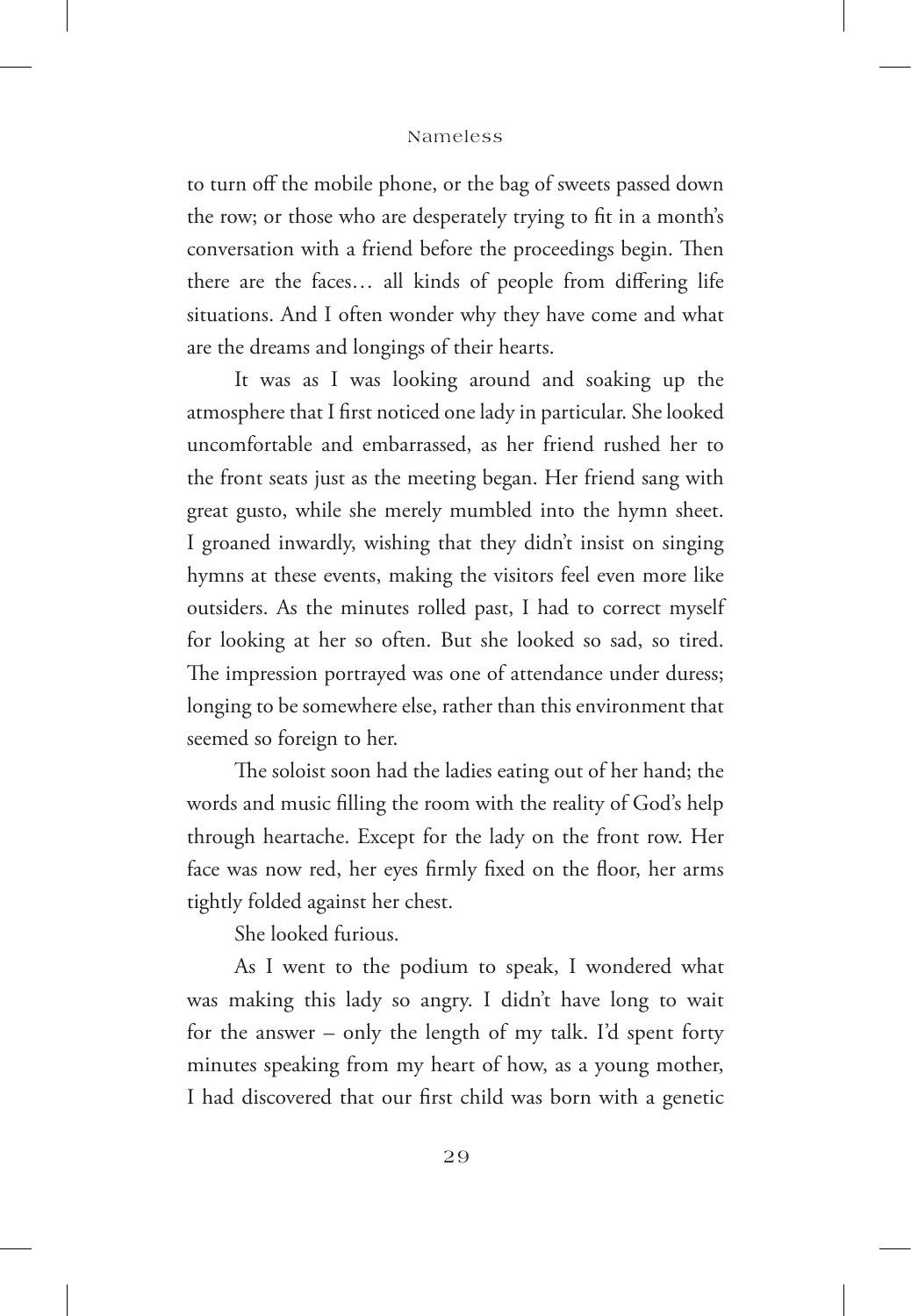condition that had left her profoundly disabled. I told them honestly and openly how angry I had been with God; totally unable to understand how God could allow this in my life and afraid of what lay ahead for us as a family. Unfolding my own journey with God towards acceptance and peace, I explained emotionally the detour my healing had taken when our third child, at this time still a baby, was born with the same condition as her older sister. I could see all over the room that I wasn't the only woman there who had suffered disappointment or tragedy. Yet my desire that night was not to leave them merely with a sad story, but rather to tell them how God was helping me to face each and every day with his presence and his promises in my life. The God of heaven, I believed, was able to help in every single situation of life.

The clatter of cups brought pleasant relief from what was probably a difficult meeting for some of those present. When my hostess left an empty seat beside me to check up on things in the kitchen, I noticed out of the corner of my eye the "angry" lady being manhandled towards me by her well-meaning friend. I gulped and prayed a quick: "Help, Lord!"

Pleasantries didn't last too long, as the lady got straight to it, giving an explanation of the picture of anger that she had displayed throughout the meeting. She told me of her beautiful, redheaded daughter at home. She was twelve now; severely disabled, tormented by seizures. So badly was the child affected that she had to sleep in her bed, between her and her husband. It was obvious that the poor woman hated the night time; dreaded it, in fact. At times it seemed that she hadn't been listening to me at all; hadn't heard that my daughter also had seizures and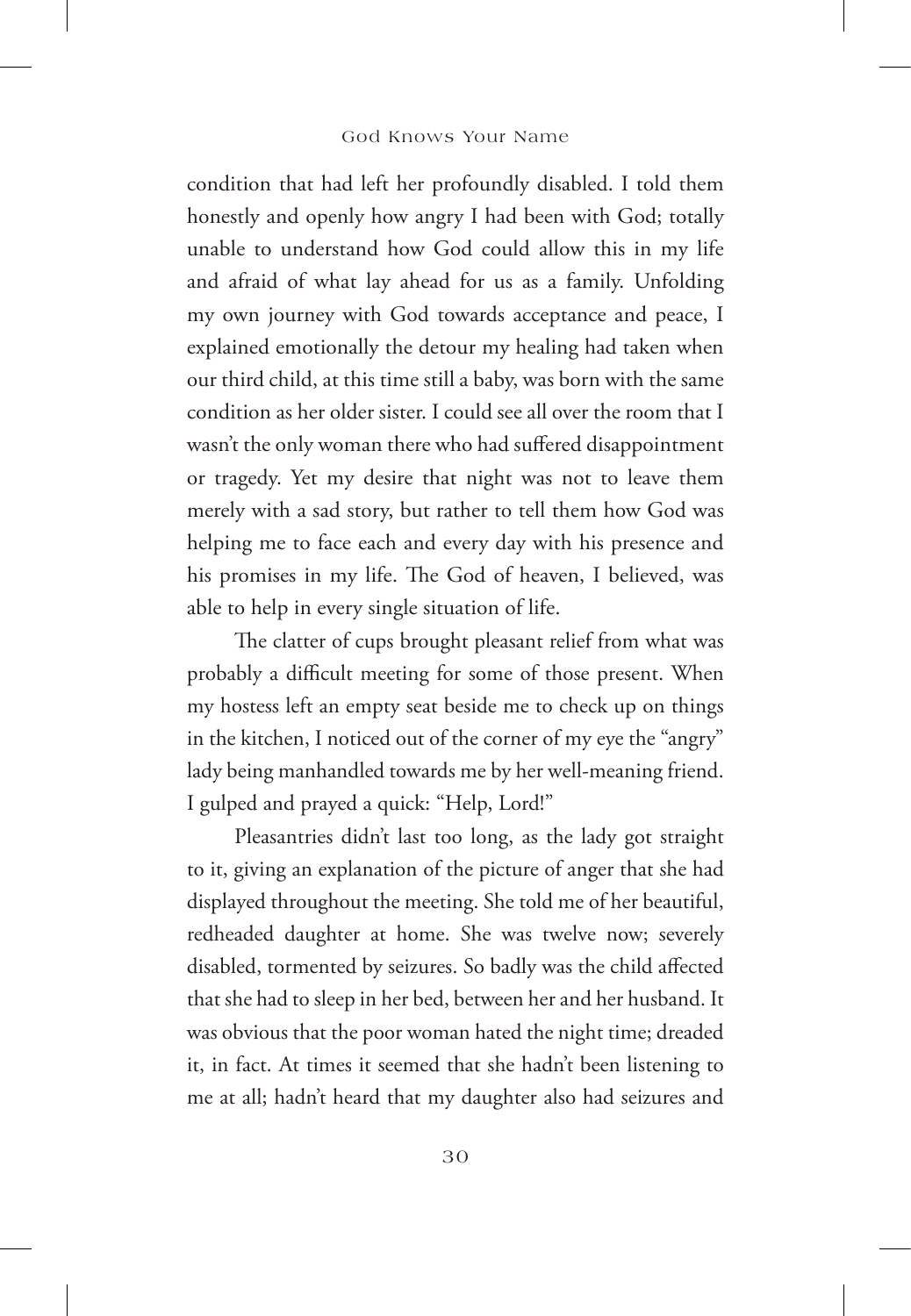that I knew just how she felt. But her pain was so acute that she didn't believe anyone could know what she was going through. Her heartache was isolating; or perhaps it was the wall that she had built around herself that was the truly isolating object in her life. A wall of anger and bitterness, cemented together by heartache and sorrow – this was a wall I simply couldn't scale.

So I let her rant and complain, recognizing that I could so easily be standing in her shoes. Platitudes were not what she needed, so I said little. My heart sank, however, when she said with all the conviction she could muster: "Don't speak to me about God! He doesn't even know I exist! You may think he's interested in you, but he doesn't even know my name! Not once… not even once has he ever answered *my* prayers… for *my* child. He doesn't know me and I don't want to know him!"

By now the ladies sitting around us had gone quiet, as her voice was raised, her friend trying to persuade her to leave before she created even more of a scene. As she walked away, angrily shrugging off her friend's hand from her shoulder, my heart broke for her. Even though she wouldn't believe it, I too knew the kind of pain she was experiencing: a mother's pain for her suffering child.

The long journey home was so different from the one I had made earlier. The lightness of my mood had been replaced by a deep sadness. Sadness for this lady who cared for a needy, sick child every day, with no hope for the future and no help for today. She was miserable, angry, lonely and desperately disappointed with God. I felt that I had failed her… failed to help her realize that God *did* know her name and cared for her more deeply than she could ever imagine. As tears dripped onto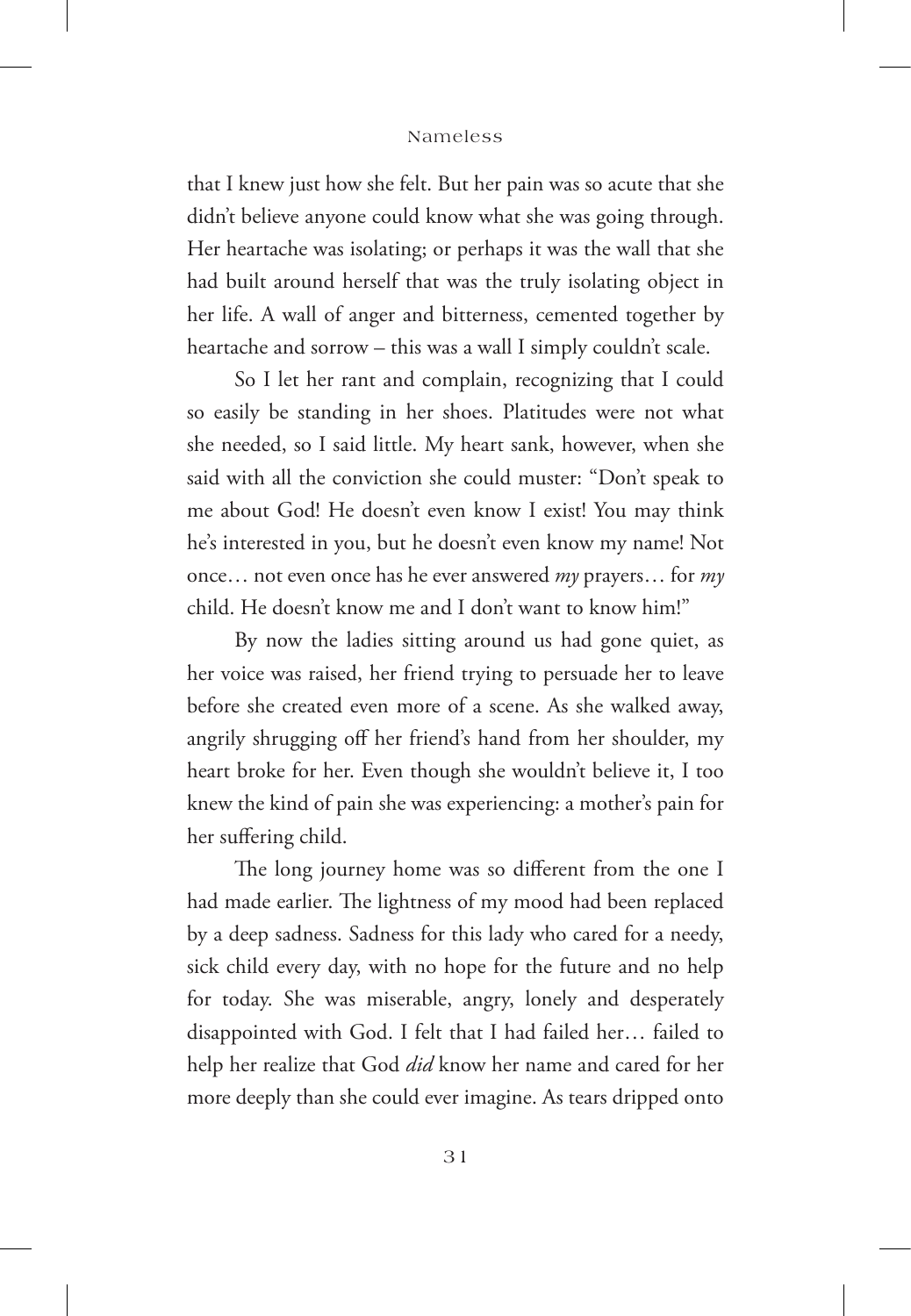my lap, I did the only thing I could for her: I prayed… prayed that God would reveal himself to this nameless woman with the broken heart.

Nine months had passed, and spring was just around the corner. It had been a difficult winter, with our eldest daughter's health problems taking a dip into the dangerous. Still, she was holding on, surprising the doctors by her tenacious grip on life.

One morning, having just completed her little sister's physiotherapy routine, I heard the click of the letterbox.

"Ah, Joy, it's the postman," I said, tickling her tummy as I went to the hall to collect the mail. Only one of the letters was exclusively for me, and the postmark got me wondering who could be writing to me from there? It was a letter from the minister's wife of the church on the coast.

"Do you remember," she inquired, "the lady who was so cross with you at our spring event?"

*What a silly question*, I thought; t*hat's one lady I'll never forget!*

"Well, she's asked me to write to you," she continued. "In fact her very words were: 'Tell that woman, who spoke that night, that I know now that God knows my name; and that I've asked him to be my saviour.'"

I didn't know whether to laugh or cry; my heart felt as if it was bursting as I read the rest of the story.

The minister's wife went on to tell how the woman's plight had deeply touched a few of her ladies, who then started to build a bridge of little kindnesses to her heart. Simple small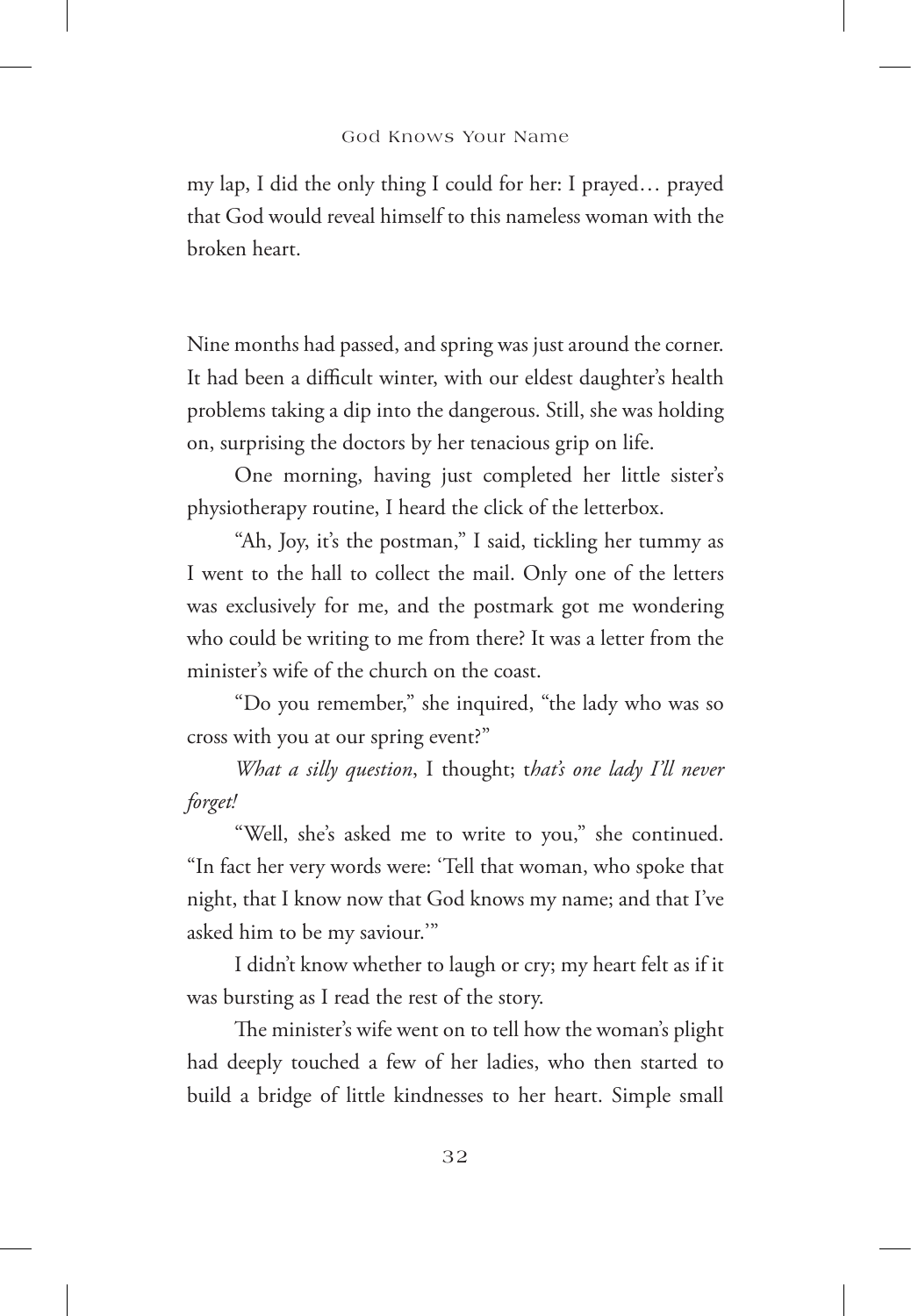things at first… an apple tart or a pot of soup; perhaps a pile of laundry ironed when her daughter was ill, or a bit of weeding done to pretty up her garden. Eventually, she had trusted a few of them to babysit, enabling her and her husband to have their first night out together in years. Slowly, brick by brick, the wall of bitterness began to be dismantled, until one day she turned up at church with her husband and their little girl. Now surrounded by a small group of people who really cared for her, she began to see that it was God who had put her on their hearts. Perhaps he did care for her after all.

She finished her long, beautiful letter by telling me how one day the lady asked her if she remembered the bit from the Bible I had mentioned that night. It was from Isaiah 43, and as the minister's wife read her the first two verses: "Fear not, for I have redeemed you; I have called you by your name; you are mine. When you pass through the waters, I will be with you," the lady stopped her.

"I want Jesus to be my saviour. That woman was right… he does know my name, and I want him to be with me the way he was with her."

The angels were not the only ones rejoicing at that news!

Almost a year later, I received another letter. This time it came from the lady herself. It was short and to the point. She wanted me to know that her beautiful little redhead was for ever free from her dreaded seizures. She had died just the week before; now God was walking through the "waters" with her and her husband. They were not alone.

As I held her letter in my hand, I wept for her loss, rejoiced for the hope she now had in heaven because of Jesus and thrilled